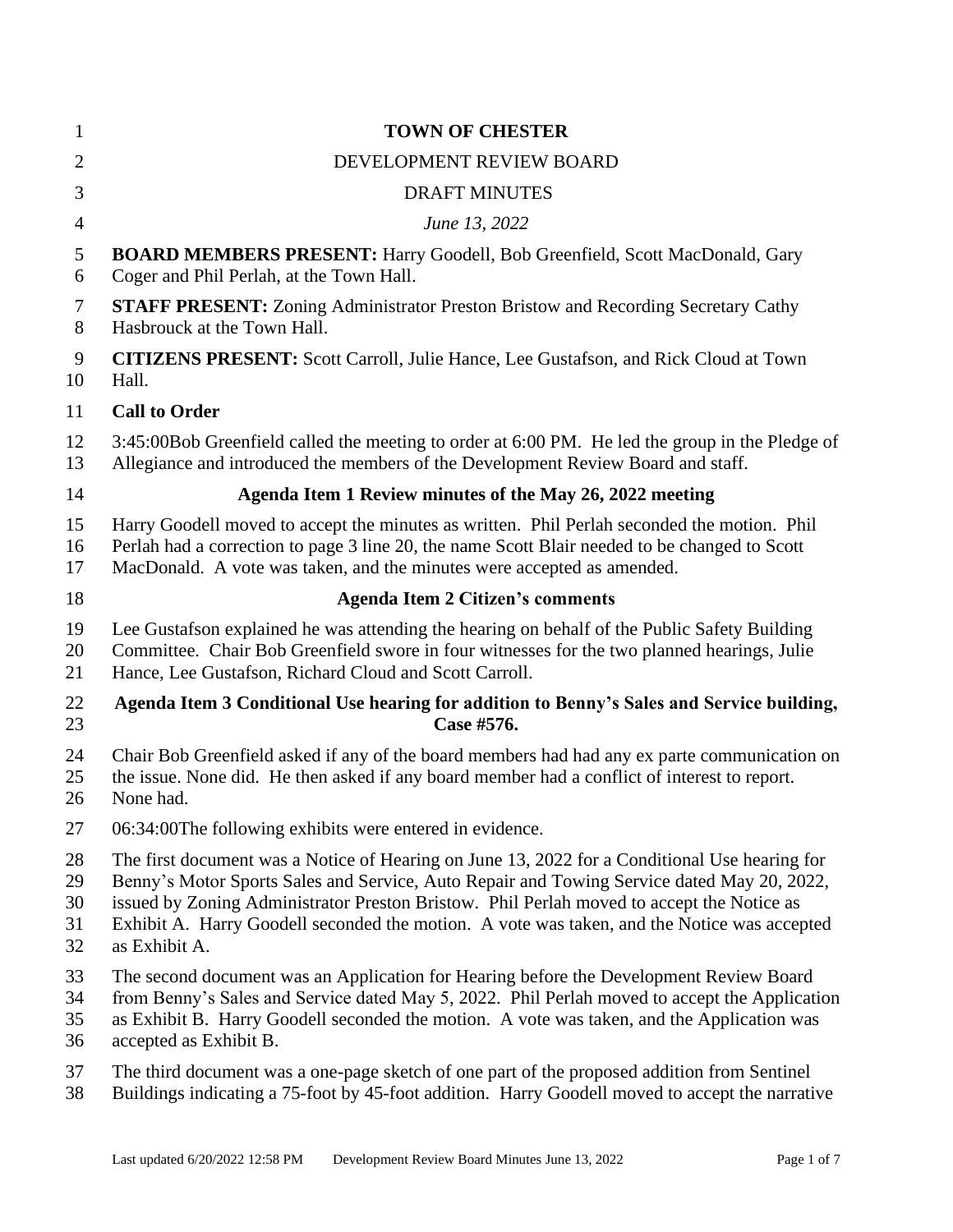- as Exhibit C. Phil Perlah seconded the motion. A vote was taken, and the narrative was
- accepted as Exhibit C.
- The fourth document was a list of six abutters who were notified of the hearing. Harry Goodell
- moved to accept the list as Exhibit D. Phil Perlah seconded the motion. A vote was taken, and
- the list was accepted as Exhibit D.
- The fifth document was a photograph of the two buildings which would be joined by one of the
- proposed additions. Harry Goodell moved to accept the photo as Exhibit E. Phil Perlah
- seconded the motion. A vote was taken, and the photo was accepted as Exhibit E.
- The sixth document was a one-page survey drawn by Gary Rapanotti, indicating the edge of the
- flood plain and showing the proposed placement of the two additions. Harry Goodell moved to
- accept the site plan as Exhibit F. Phil Perlah seconded the motion. A vote was taken, and the
- site plan was accepted as Exhibit F.
- The board members discussed the analysis of the application presented by Preston Bristow, the
- Zoning Administrator. As in past hearings, this document was not entered into evidence, as it
- was not prepared or submitted by the applicant. Phil Perlah reminded the members that the
- Development Review Board could disagree with the Zoning Administrator's analysis.
- 10:14Preston Bristow recapped the history of the application. Scott Carroll is a manager at
- Benny's and was seeking a greater ownership interest in the property. He applied for a permit to
- make additions to the buildings. In receiving the application Preston noticed the property is
- partly in a flood plain and there was no documentation of the flood plain status. He determined
- the proposed additions would require a conditional use hearing. Scott Carroll agreed to the
- conditional use hearing and presented a site plan showing the edge of the flood plain, its
- elevation, the proposed additions and contour lines at one-foot intervals for the parcel.
- Scott Carroll said the business needed more space and had decided to remain in Chester instead
- of moving part or all of the business to larger quarters elsewhere. The project would increase
- Scott's share of ownership in the company.
- Preston Bristow recapped the discussion which took place at the site visit. The additions would
- get more inventory and repair space under cover. They could provide space to store tow vehicles
- under cover during snowstorms. Scott Carroll said the buildings could also provide additional
- security for their inventory and customer vehicles.
- Phil Perlah asked whether any of the parking area in the lower field was in flood plain. Scott
- Carroll said the field had not been surveyed, but he believed the furthest corner of the field was
- in flood plain. Phil Perlah confirmed that the cars stored in the field are not in the floodplain.
- Bob Greenfield asked about the status of the vehicles. Scott Carroll said they were mainly
- vehicles towed in after an accident and were waiting for action by the insurance company.
- Preston Bristow stated he (Preston) had been a flood plain administrator in the past, though he
- had allowed his certification to lapse. He said the big concern with items stored in a flood plain
- was that they would move downstream. FEMA did not consider cars and trucks as likely to be
- swept away by a flood. There is no concern about vehicles stored in floodplains. Scott Carroll
- said Benny's did not have a problem with flooding in 2011 (during Tropical Storm Irene).
- 14:19Bob Greenfield read from the document prepared by the Zoning Administrator about this
- application. He said the application will have no significant impact on water, sewer, fire or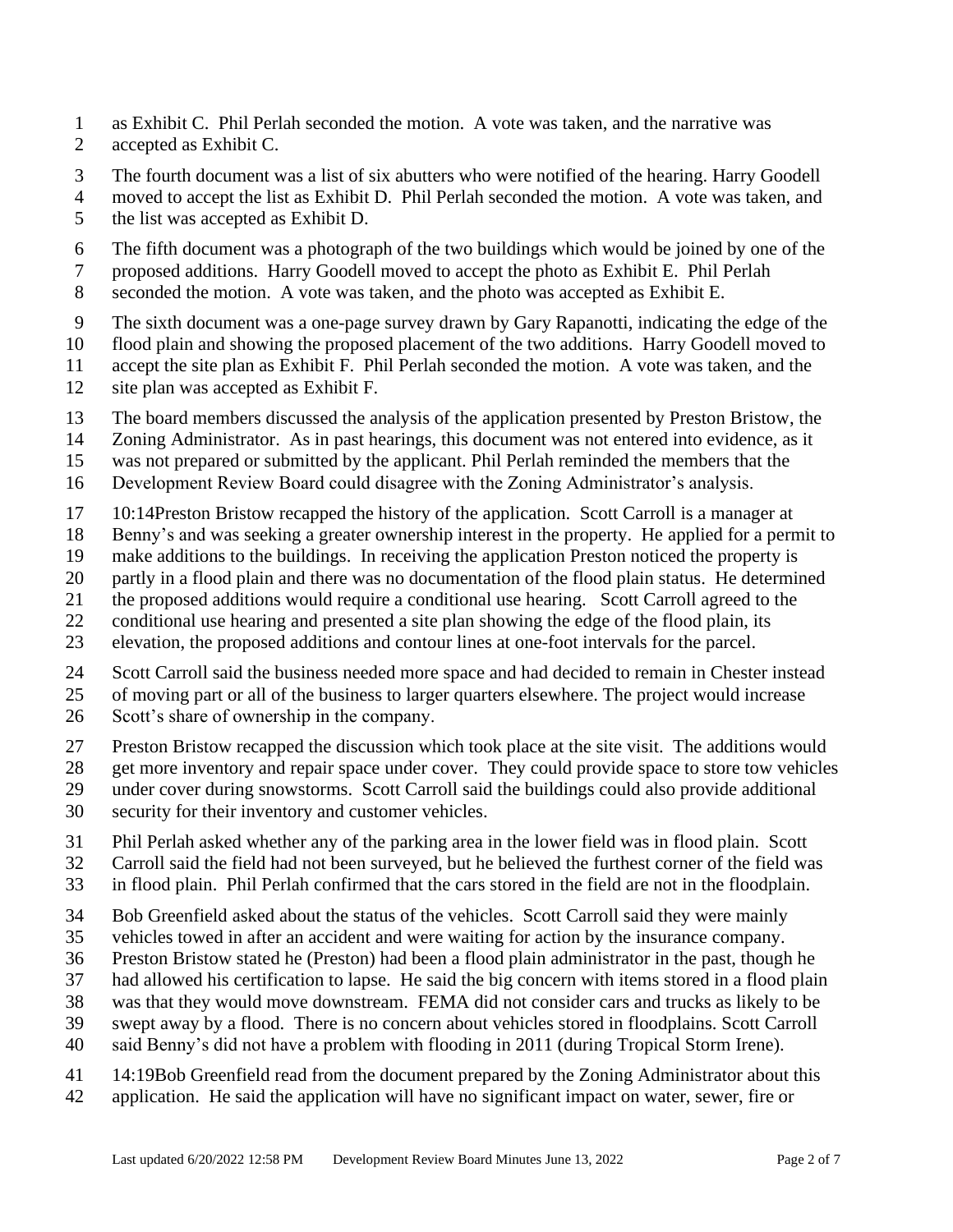- police coverage. Bob noted that there were no letters from the Fire or Police chiefs on this topic.
- Preston Bristow said he did not ask them for their input, but Chester's Police Chief was present
- at the hearing and could be asked.
- Bob Greenfield read the response to the character of area affected from the document, "This site
- has been in commercial use since before the adoption of zoning and is consistent with
- surrounding commercial uses." With regard to traffic on roads and highways in the vicinity, Bob
- stated that Elm Street does not get a lot of traffic.
- Bob Greenfield read the next paragraph from the staff report:
- "The property is located partly within the Williams River floodplain. However, the site operates
- on fill that predates the adoption of floodplain regulations. Surveyor Gary Rapanotti has
- determined that the existing and proposed buildings are on land that is above base flood
- elevation. The field across the Williams River from this site should provide ample release for
- floodwaters."
- Bob Greenfield noted there was no planned utilization of renewable energy resources.
- Bob Greenfield, Harry Goodell and Preston Bristow discussed the fact that some of the existing
- buildings did not meet the current zoning setback standards, but the proposed additions do not
- further intrude into the setbacks.
- Bob Greenfield noted that off-street parking is not an issue. There is no landscape, sign or fencing requirement to be met.
- Scott MacDonald asked about the house on the south end of Elm Street. Preston Bristow said the
- house was part of the Benny's Power property. For that reason, he did not include it in the
- inventory of nearby uses. Harry Goodell asked if site plans in the future could include the entire
- parcel. Preston agreed to do that.
- Preston said the house was originally built as an office for Mackenzie Construction, who built
- the original garage building. Harry Goodell said the office building was moved further from the
- garage and then converted into a residence. Preston said Benny's Power owns all the buildings
- and wondered whether he would object to his rental house being too close to the expanded
- garage buildings.
- Bob Greenfield read the Performance Standards entry on the staff report (item g), noting that
- there were no changes that would affect the performance standards. Harry Goodell pointed out
- the propane tanks would have to be moved. Preston Bristow said he had discussed underground
- storage tanks on the property with Scott Carroll who said he was not aware of any. Preston said
- he imagined there were many safety requirements to be met for the fluids used by a garage.
- Scott Carroll agreed and said the buildings were heated with waste oil.
- There being no further questions from the board or audience, Harry Goodell moved to close the hearing. Phil Perlah seconded the motion. A vote was taken, and the hearing was closed.

## **Agenda Item 4 Conditional Use hearing for fence at Chester Public Safety building, Case #577.**

- 22:18Bob Greenfield began by accepting the exhibits presented into evidence.
- The first document was a Notice of Hearing on June 13, 2022 for a Conditional Use hearing to
- amend a Conditional Use permit for the property located at 130 Pleasant Street. Phil Perlah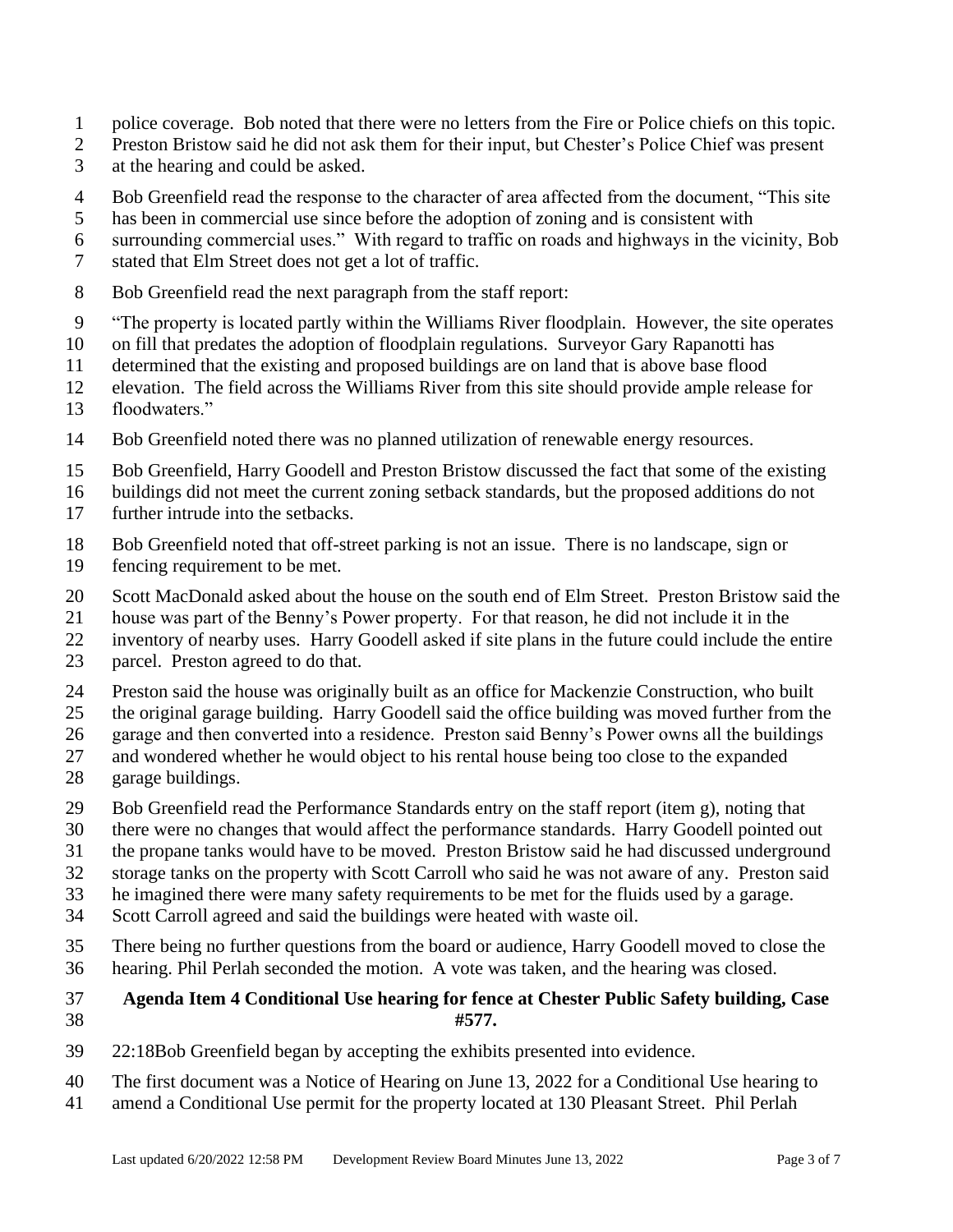- moved to accept the Notice as Exhibit A. Harry Goodell seconded the motion. A vote was
- taken, and the Notice was accepted as Exhibit A.
- The second document was an Application for Hearing before the Development Review Board
- dated May 10, 2022 from the Town of Chester. Phil Perlah moved to accept the Application as
- Exhibit B. Harry Goodell seconded the motion. A vote was taken, and the Application was
- accepted as Exhibit B.
- The third document was a photograph of a black chain link fence, an example of the fencing
- proposed in the application. Harry Goodell moved to accept the photo as Exhibit C. Phil Perlah
- seconded the motion. A vote was taken, and the photo was accepted as Exhibit C.
- The fourth exhibit was a quotation for the proposed project from Springfield Fence Company
- dated 4/18/2022. The quotation was for 400 feet of chain link fence at a cost of \$14,150. Phil
- Perlah moved to accept the quote as Exhibit D. Harry Goodell seconded the motion. A vote was
- taken, and the quote was accepted as exhibit D.
- The fifth document was a list of six abutters who were notified of the hearing. Harry Goodell
- moved to accept the list as Exhibit E. Phil Perlah seconded the motion. A vote was taken, and
- the list was accepted as Exhibit E.
- The sixth document was a satellite photo of the parcel before the building was built. Harry
- Goodell moved to accept the photo as Exhibit E. Phil Perlah seconded the motion. A vote was taken, and the photo was accepted as Exhibit E.
- Lee Gustafson, as the chair of the Public Safety building committee, explained that the fence was
- proposed for purposes of safety, to prevent animals, pets and children from entering the property
- in a dangerous manner. The goal was to funnel foot traffic to the front of the lot where it would
- be easier to see. Training exercised take place at the back of the property and the parking area is
- used by fire fighters responding to emergency calls. The color black was chosen to emphasize
- the intent of directing foot traffic in a safe manner.
- Bob Greenfield asked if there was a split-rail fence on the other side of the Public Safety
- building. Lee Gustafson said there was a stone wall, numerous trees, and a significant slope.
- There were bollards protecting the propane tanks. On the west side of the building where the
- fence will be installed, there was a rail lining the parking lot.
- Julie Hance said that it was stated there would be no fence on the property during the original
- hearing and the permit was issued with that condition. Since the fence is now needed to protect the public, the town came to the DRB to amend the permit.
- 
- Harry Goodell said he wanted to be sure everyone understood that in approving the fence, the
- DRB was not approving the \$14,000 price tag. It was agreed that the cost of the fence was the
- Selectboard's issue.
- There being no further questions, Harry Goodell moved to close the hearing. Phil Perlah seconded the motion. A vote was taken, and the hearing was closed.
- The two hearings being dispatched in near-record time, the board decided to move to deliberative
- session while waiting for Peter Hudkins who was expected at 6:30 PM to discuss a proposal from
- the Planning Commission.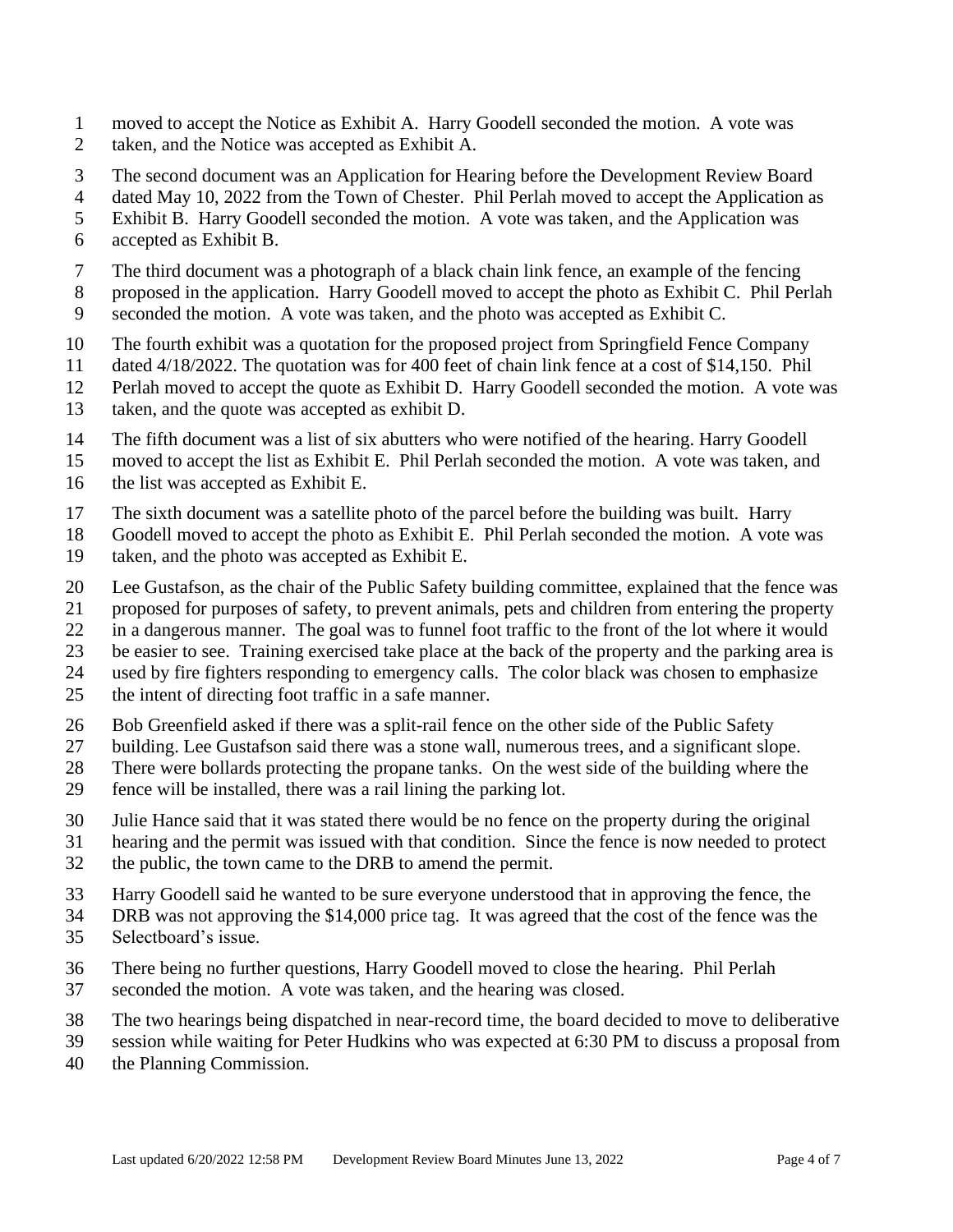## **Agenda Item 5. Discuss adaptive re-use and legacy use bylaw amendments with Peter Hudkins and other members of the Planning Commission.**

- Peter arrived as scheduled and the board returned from Deliberative Session at 6:33. Cathy Hasbrouck, another member of the Planning Commission, joined the discussion.
- Peter explained the concept of legacy use. A legacy use is a use that was in place in the past,
- sometimes the distant past. In that time the use was not a problem for the abutters. The use was
- discontinued at some point and the zoning district no longer allows that use. Given that the use
- was not a problem in the past a legacy use could be allowed again after a Conditional Use
- hearing which gave the abutters and other citizens the right to voice their opinions on the
- proposal.
- Peter then explained the concept of adaptive re-use. Adaptive re-use is applied to structures.
- The original use for the building may no longer be viable and the building may not be suitable
- for any of the uses currently allowed in the district. Adaptive re-use would allow one or more
- uses for the building which are not otherwise allowed in the zoning district. Again, a conditional
- use hearing would be held to give the abutters and other neighbors a chance to voice their
- opinions.
- Peter acknowledged the task of the Development Review Board would not simply be looking at
- a list of standards and checking them off one by one. He discussed the parcel in Gassetts
- belonging to Roy Spaulding. It had been the site of a restaurant, a gun shop, and a real estate
- office. In the past, planners have made the parcel non-commercial. It isn't a large area, and it is
- fairly isolated. Allowing commercial use of the area was seen as spot zoning. The commercial
- uses could be continued despite the non-commercial zoning as long as the businesses stayed
- open, but they could not expand or change to another commercial use. Finding uses for
- commercial building left on those parcels can be difficult, leaving the buildings vacant. Peter
- cited two other businesses in Chester, a log house construction business, and a motel diner
- combination, located in now residential districts. The buildings left behind are difficult to adapt
- to residential uses.
- Scott MacDonald said the two proposed amendments sounded like a way to be business friendly.
- Phil Perlah asked about the change made in 2021 to Section 3.19.D.1B, to allow a
- nonconforming use to be resumed after a 5-year period instead of a 2-year period. He wondered
- why that change was not reflected in the amended bylaw. Preston Bristow explained that the
- change was an interim bylaw amendment, not a permanent part of the bylaw.
- Phil asked what the meaning of the word "moved" meant in 3.19.D.2 where it said, "A Legacy
- Use may be re-established, expanded, extended, moved or enlarged only following conditional
- use review. . .". He wondered whether the use was being physically moved. Peter Hudkins said
- the use could not move to another parcel where it had not existed before. The group decided to
- strike the word "moved".
- Phil asked about the meaning of the term "special use buildings". Peter Hudkins agreed with
- Phil that determining whether the building was a special use building was up to the Development
- Review Board. He said an early draft of the amendment had listed examples of special use
- buildings: a church, a school, etc. Peter said he and Cathy Hasbrouck had discussed the list and
- decided the examples were more confusing than helpful and the DRB could determine whether
- the building had once had a special use without a list.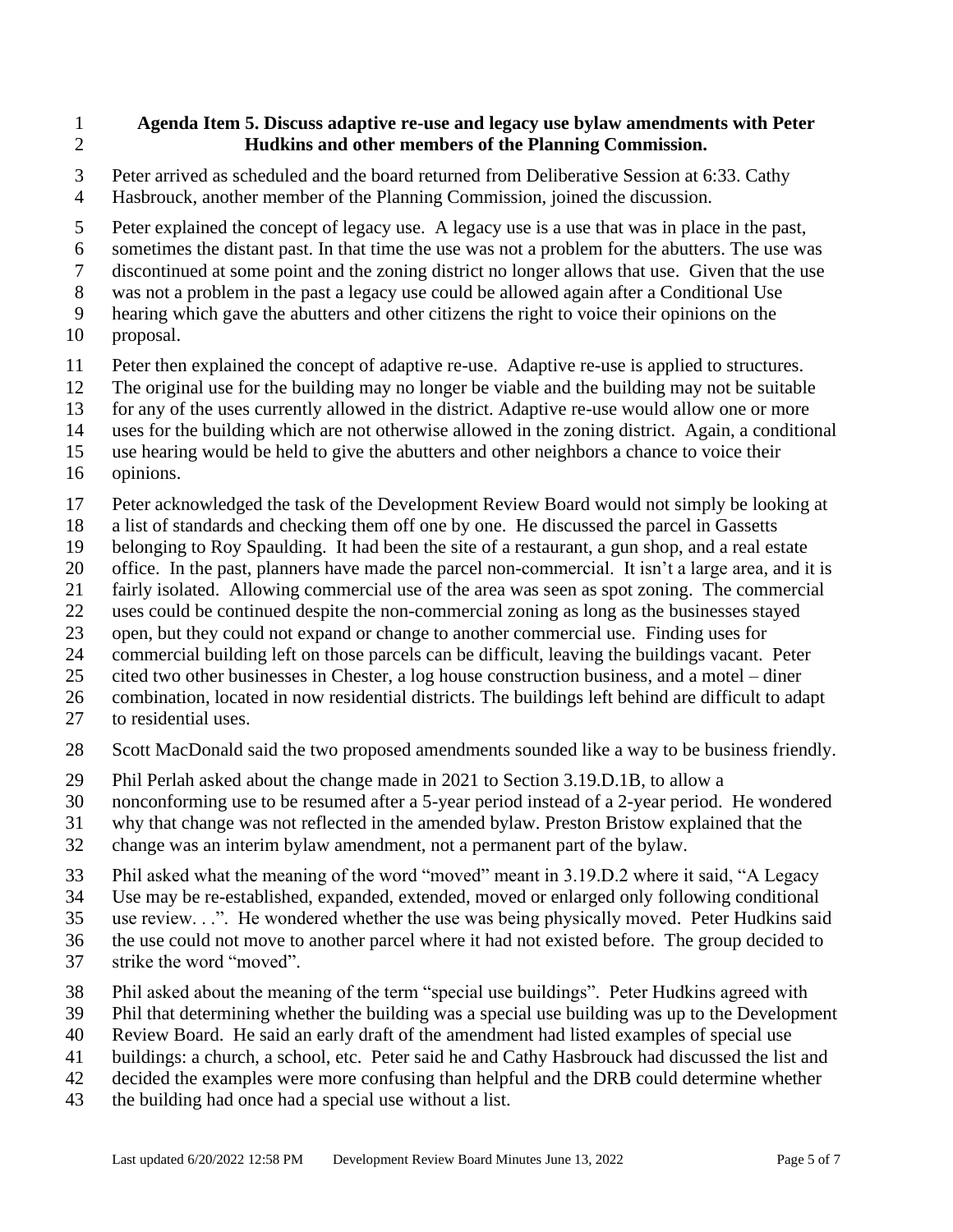- Finally, Phil asked about section 3.d.ii, which requires following the U.S. Secretary of the
- Interior's Standards for Rehabilitation and Guidelines for Rehabilitating Historic Buildings. Phil
- wanted to add that these standards should be applied whether the building was eligible to be
- designated an Historic Building or not. Phil wanted to avoid forcing a building owner to go
- through the process of getting the building designated historic before it could be considered for
- adaptive re-use.
- Scott MacDonald asked about the possible exemption to surface water protection setbacks
- mentioned in section 3.d.iii. Preston Bristow explained that if an existing building was already
- in violation of the zoning district dimensional standards or the surface water setbacks (Section
- 3.29) it could still be considered for adaptive re-use. Scott MacDonald asked if the DRB is being
- asked to consider the safety of the river. Peter Hudkins said the DRB is asked to consider the
- river's safety now. Scott MacDonald asked Preston Bristow whether he would be doing the
- same type of research for an adaptive re-use conditional use hearing that he does for any other
- conditional use hearing or if the DRB members would be expected to do that research on their
- own. He was concerned that there would be more of a burden placed on the DRB members to
- research issues such as surface water protection for an adaptive re-use application than for a
- normal conditional use application.
- Preston Bristow said an earlier draft of the amendment had the words to the effect that the
- burden of proof is on the applicant. The Planning Commission thought those words were too
- intimidating and asked to have them removed from the draft. Phil Perlah said the burden of proof
- is always on the applicant.
- Bob Greenfield asked whether DRB members are liable for any damage that occurs as a result of
- a permit they issued. This issue was discussed without a clear conclusion. Bob Greenfield said
- he was concerned about allowing a waiver and having the decision turns out badly, i.e., the river
- floods and pollution is released from the building. Peter Hudkins, who has been the chair of the
- body that preceded the DRB, said the DRB members can always ask for more information from
- an applicant if there is an aspect of the application they are not comfortable with. The DRB is
- not obliged to approve any application.
- Peter Hudkins asked Phil Perlah if he saw any other problems with the proposed amendments.
- Phil said the DRB has more or less used a checklist for their decisions in the past. There is not
- now any type of architectural review in the Chester bylaw. There are some standards for the
- village center area. He said he liked the two concepts, legacy use and adaptive reuse. He
- thought Chester should try it and if the concepts prove to be too contentious, the Planning
- Commission can modify them. Gary Coger and Bob Greenfield agreed.
- Scott MacDonald wondered why the two issues could not be dealt with via zoning. Peter
- Hudkins explained that regulations addressing individual properties would be considered spot
- zoning. Scott asked if the proposed amendments would make the Zoning Administrator job any
- easier. Preston said he was the kind of person who hates to say no to an application. There had
- been a long period when zoning was supporting purely residential areas. This is changing to a
- more mixed-use environment. These amendments support a mixed-use environment.
- Peter also asked the DRB for their ideas about dwellings. The definition of dwelling applies to
- mobile homes as well as manufactured homes and traditional stick-built homes. Mobile homes
- have a definition which includes a minimum specific size. Mobile home parks also have a